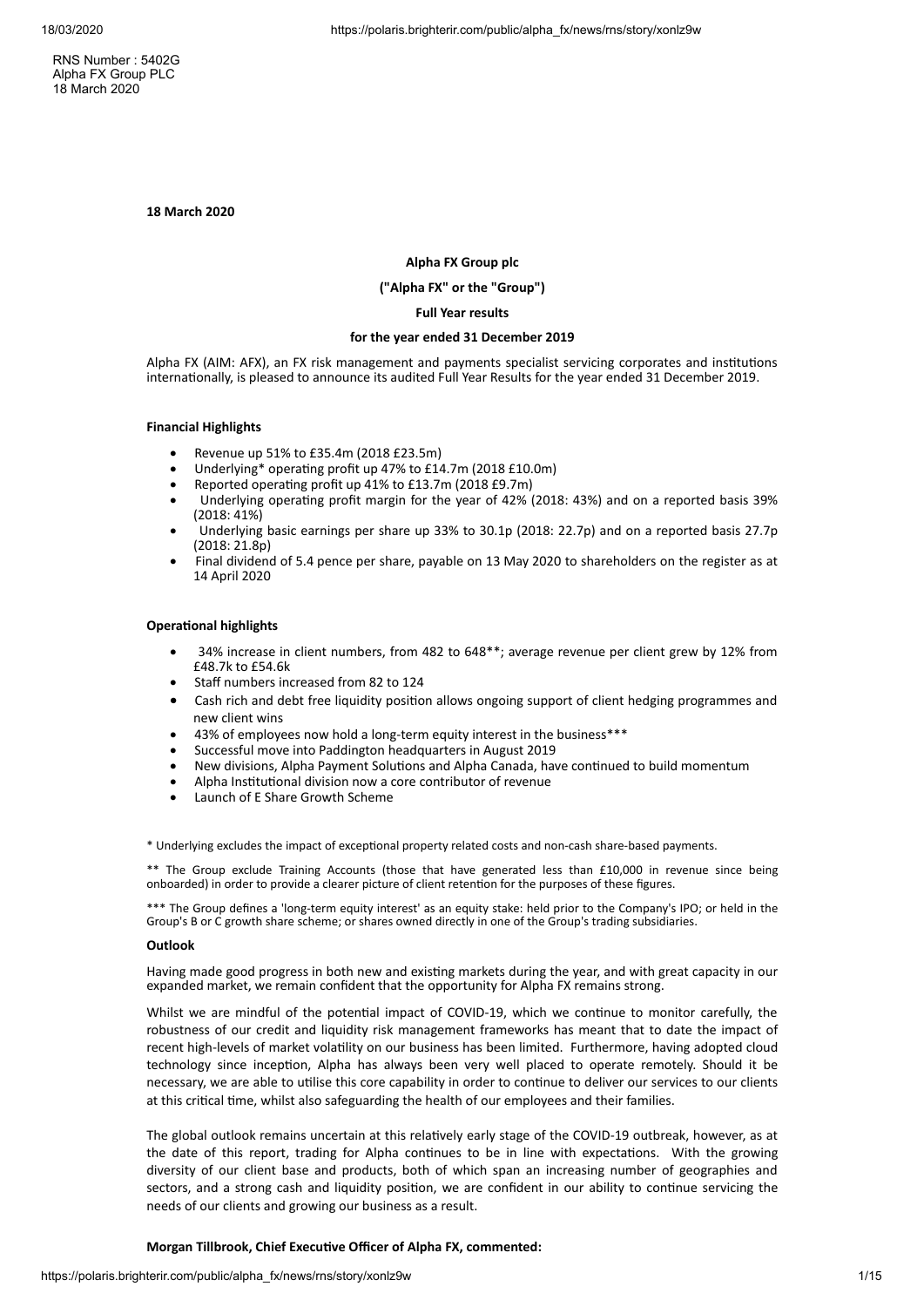"We had another excellent year delivering strong revenues and seeing momentum build in our newly formed divisions. Alpha Payment Solutions and Alpha Canada. The bedrock of Alpha's success is our people and culture and I would like to thank all our staff for their continued hard work and dedication throughout the year."

#### **Enquiries:**

# **Alpha FX Group plc** via Alma PR Morgan Tillbrook, Founder and CEO Tim Kidd, CFO Henry Lisney, COO **Liberum Capital Limited (Nominated Adviser and Sole Broker)** Tel: +44 (0) 20 3100 2000 Neil Patel Richard Bootle Kane Collings

## **Alma PR (Financial Public Relaons)** Tel: 07780 901979

Josh Royston

Helena Bogle

Rebecca Sanders - Hewe

#### Market Abuse Regulation

This announcement is released by Alpha FX Group plc and contains inside information for the purposes of the Market Abuse Regulation (EU) 596/2014 ("MAR") and is disclosed in accordance with the Company's obligations under Article 17 of MAR. The person who arranged for the release of this announcement on behalf of Alpha FX Group plc was Tim Kidd, Chief Financial Officer.

#### Notes to Editors

Alpha is an FX risk management and payments specialist focused on helping organisations manage their currency exposures more effectively. The Group's primary client base consists of corporates and institutions that have a requirement to convert currency for a commercial purpose, such as buying or selling goods and services overseas, repatriating profits, or expatriating payroll. Since it was incorporated in 2010, Alpha FX has been able to build and retain a high-quality client base that includes a number of highly respected household brands.

#### **Chief Executive's Statement**

2019 was another highly successful year for Alpha - one that marked 10 consecutive years of strong organic revenue and profit growth. As well as another strong financial performance from our core corporate and institutional divisions across both the UK and Europe, our newer products and divisions have all continued to grow, along with our team, which is now just over 120 people strong.

As a result, during the year, client numbers increased by 34% from 482 to 648, whilst average revenue per client grew by 12%. These trends reflect our ability to attract both new and larger clients, whilst retaining most of our existing clients, whose spend we look to increase as our service offering evolves and the relationship matures.

Our Canadian sales office was launched in October 2018, and grew revenues consecutively in each quarter during the year. We expect both client and employee numbers in this region to grow as we further penetrate this market, and with a strong start to this year already, are expecting to record a profit in Q1 2020.

Alpha Payment Solutions, whilst still in its infancy, performed in line with our expectations during the year, despite also preparing for the launch of a vastly upgraded version of the platform due for release later this year. With an enhanced offering and a strong leadership team in place, we are highly confident Alpha Payment Solutions is on track to become a meaningful contributor to earnings in the medium-term.

Investment in technology and infrastructure remains important for the continued success of the Group, enabling us to both retain our operational efficiencies and improve our service offering. Our ability to innovate not only adds value to existing clients, but also attracts new types of clients, those with needs in addition to our core currency risk management offering. At the same time, this widens the gap between us and our competitors, by amplifying our areas of differentiation.

Despite our investments in new products, markets and infrastructure, we have continued to retain high levels of profitability, which gives us great confidence in our growth strategy moving forward.

#### **Market opportunity**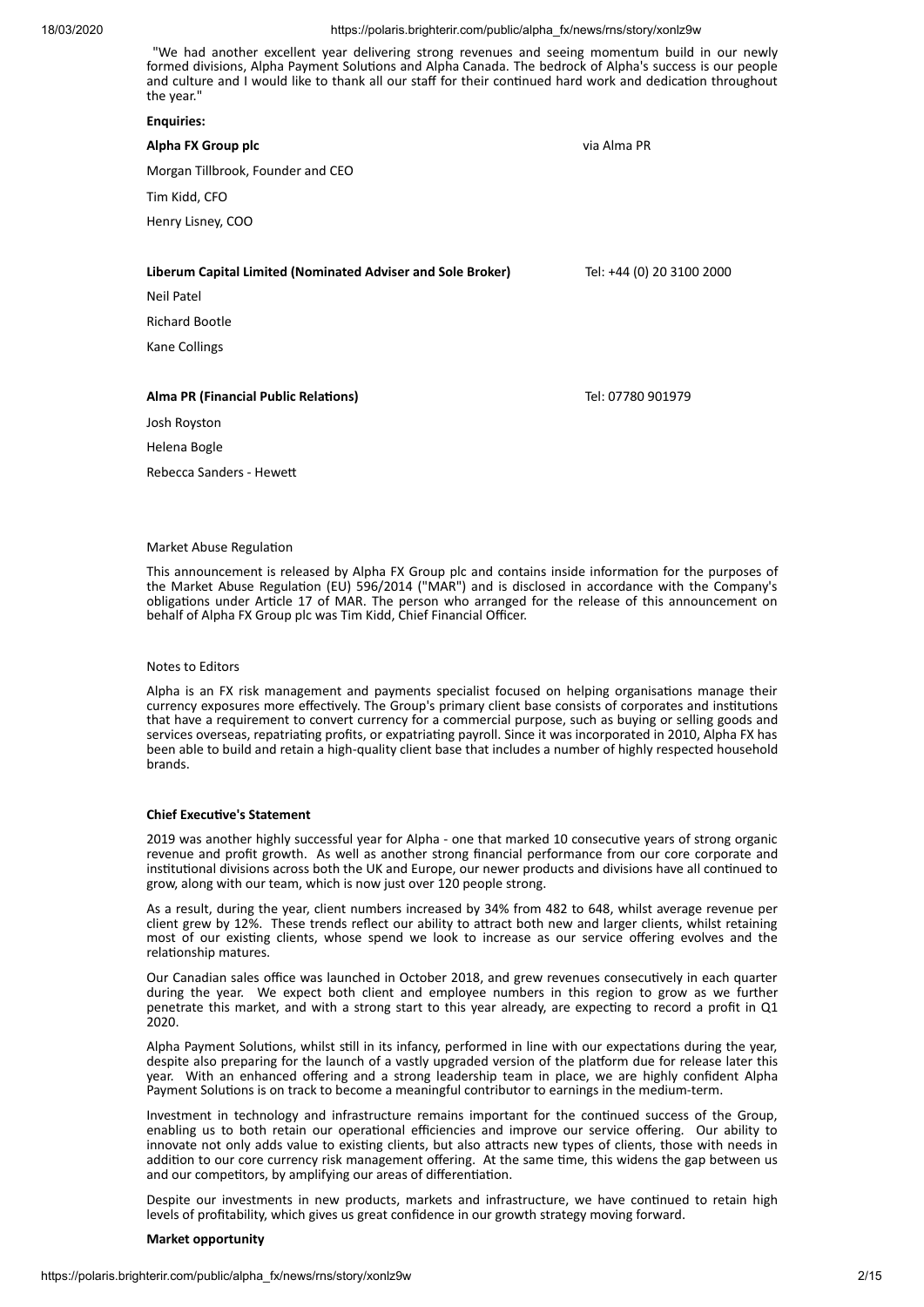Alpha still only services a very small portion of a market which, through our successful expansion into new products and geographies, continues to grow. The UK and Europe present a vast opportunity for sustained long-term growth, whilst the launch of our sales office in Canada provides the opportunity to replicate our success in a market which shares very similar dynamics. Alongside this, new products in the form of Alpha Pay provide an ever-larger total addressable market and also enables us to increase the potential wallet share of our existing market. As businesses' familiarity with non-bank financial institutions increases, the appetite to purchase services from a specialist provider with a clear focus and innovative technology suite such as Alpha increases.

Despite the scale of the opportunity in front of us, it is important to note that we remain focused on taking a quality over quantity approach, both to the clients we work with, the people we employ and the solutions we provide. Whilst we are sector agnostic, our focus remains on servicing high-value opportunities by providing a high-tech, high-touch service to medium to large businesses - those with complex needs who fundamentally require intelligent, ongoing human interaction, the value of which can then be amplified by the quality of our processes, capital and technology. Whilst we recognise an even larger marketplace exists beyond this, it is one that is predominantly penetrated by providing low value, product-based solutions to customers with much simpler requirements. Whilst aspects of our offering would undoubtedly be attractive in this marketplace, medium to large clients stand to achieve a far greater ROI from working with us, which in turn provides a far greater ROI for our own efforts.

#### **Core market**

Our growth is predominantly driven through our corporate and institutional divisions based within the UK (which represent the Group's core market). We plan to continue to grow our high-value client base in these segments through further penetration within the UK, whilst expanding our international client base, particularly within Europe. To support our growth now and in the future, we have continued to increase our headcount in front office, whilst investing further in our infrastructure, client-facing technology, and settlement, risk and compliance functions.

Whilst the increase in front office staff will support further client acquision in the medium to long-term, the contributions from new hires during the year is minimal as they are in the early stages of their learning curve. The strong results from our core market in 2019 are therefore testament to the quality of our more mature hires and their ability to develop further along the learning curve. This also highlights that, with many staff still in their infancy and even our most mature staff still continuing to significantly increase the size of their portfolios, considerable growth can come from our existing front office headcount alone.

We plan to continue to hire and expand the team to support future growth of our core division. As our team grows, our concentration risk is naturally decreasing: revenue generation not only spans a larger number of employees and countries, but clients also build multiple relationships within the business, as a result of Alpha's high-touch and growing service offering. Furthermore, as front office staff grow their portfolio of clients, they build an increasing annuity which, when combined with Alpha's culture and wider career opportunities, ensures strong employee retention and the sustainability of our revenue generation with it.

## **New products and markets**

The launch of Alpha Payment Solutions and our Canadian sales office reflects our appetite to capitalise on new markets which play to our core strengths in order to create additional growth opportunities whilst also diversifying our revenue streams.

Our institutional division is a good example of the returns that can be made from venturing beyond our existing core market: what was a new market opportunity for us in 2017, is now a core contributor of revenue for the business.

Our Canadian sales office, launched in Q4 2018, achieved consecutive quarter on quarter revenue growth in 2019 and has made a strong start to the year. All key operational and control functions remain in the UK. The sales team in Toronto has now established a strong core team from which to grow. Importantly, we have gone to great lengths to ensure the team we have built is hired according to the same cultural values as our UK office. We will therefore continue to invest to ensure Alpha's core values are embedded within the Canadian team.

Alpha Payment Solutions also performed well during the year and underwent significant developments, which in 2020 will see its capabilities evolve far beyond that of a traditional payments provider. Much like our FX risk management offering, our focus with payments remains on servicing medium to large businesses with more complex structures and requirements.

The second generation of our Alpha Payment Solutions platform is due for launch in 2020 and will add considerable depth to the payments and collections solutions the team provides. The advances to the platform will allow us to build and customise an alternative banking platform for medium to large businesses covering payments, collections, accounts and virtual accounts. Furthermore, through our partnership with leading global banks, we will also be able to provide clients with access to one of the world's largest local banking network and payment infrastructures. Our second generation platform is a significant upgrade to our previous platform, which solely provided a traditional cross-border payments service.

The expansion of our corporate division into Europe continues to deliver, driven by a multi-lingual sales team based from our London head office. As a result of our success in Europe, we are also now planning to open a sales office in Amsterdam to increase our rate of penetration within Europe. Amsterdam has more languages per capita than any other European city, making it an attractive hub with which to attract more European speakers in the future. Furthermore, whilst penetration within Europe has already been strong, we believe it could be further enhanced by having a physical presence in another European capital - and one which is fast becoming one of Europe's leading business centres. Like our Canadian sales office, operations will remain in the UK, ensuring the move remains a low-cost, low-risk option. Indeed, the setup and maintenance costs are expected to be lower than Canada, due to the similarities in time zones, regulation, and our ability to migrate members of our existing team from London to that office. This includes two of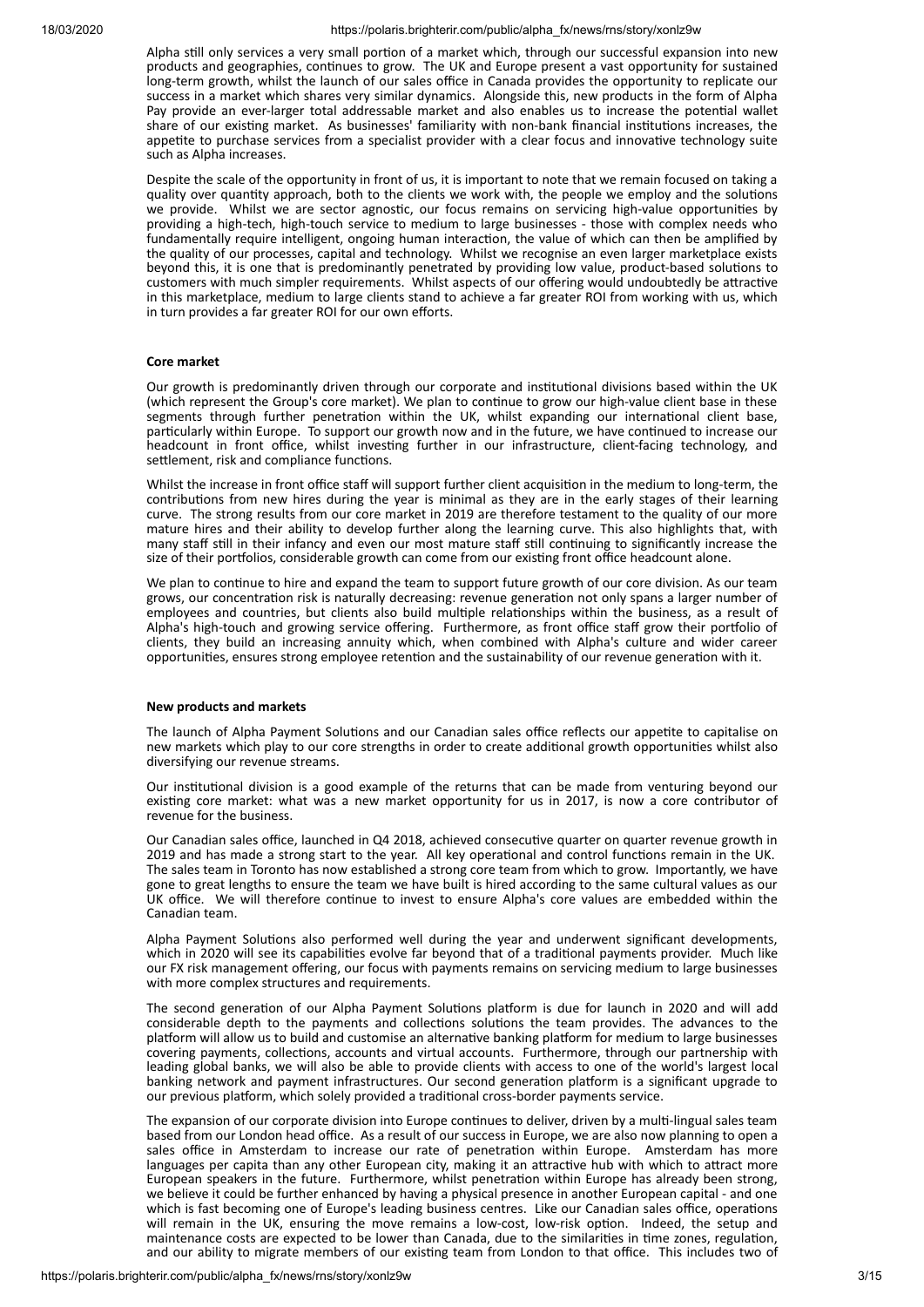Alpha's Senior Partners (who will be leading the team), both of whom have had considerable success penetrating the European marketplace from London and who have also played a key part in maintaining Alpha's culture as we have grown.

#### **People & Culture**

Our people and culture remain the lifeblood of our business and we remain committed to investing in both. The increase in headcount predominantly took place in the second half of the year as it was coordinated around the move into our new headquarters in Paddington.

The increase in front office headcount, from 51 to 74, was planned to further our penetration in the UK and beyond. Within this increase, we have grown our multi-lingual sales team from 8 to 14 people and this team has enabled us to add clients in 7 new countries (from 29 to 36). In the back office meanwhile, the acceleration in hires (versus prior years) was predominantly designed to support the development of Alpha's second-generation payments, collections and accounts solutions and further enhance the Group's overall technology stack. Importantly, the technology being built by the Alpha Payment Solutions team provides benefits to the wider group as a whole, in the form of greater automation, resilience and scalability, all of which should support the Group in retaining its highly efficient operating model long into the future.

Our culture and people are what sets us apart from our competitors and in turn give us the confidence in our long-term growth ambitions. Given we have scaled our headcount significantly, I am proud of the fact that we have done so without compromising on either of these foundations.

A cornerstone of our culture has always been 'collective ownership', and as part of this it is pleasing to note that as of the year end over 40% of our team hold a long-term equity interest in the Group: a reflection of not only the part they've played in this growth story to date, but the impact they will have on it in the longterm future. This level of collective ownership only deepens the difference between us and our competitors further - fostering a culture of entrepreneurialism that is the driving force behind an exciting, but more importantly, sustainable growth story. As part of this equity alignment, we are pleased to announce the establishment of an E Share Growth Scheme, which will provide further committed and high performing employees with the opportunity to share in the long-term success they create.

The end of 2019 marked Alpha's 10-year anniversary and looking back over the past decade, I am incredibly proud of how far we have come. However, if we wish to continue recreating this success in the future, it is also important to consider what it will take moving forward. In doing so, I come back to Alpha's purpose statement - "to create an exceptional community full of opportunity, that works hard, but lives well." A focus on Community and Opportunity is what has enabled us to become the fast growing, entrepreneurial business we are today: it's what attracts exceptional people to Alpha, nurtures them, and inspires them to achieve outstanding results. However, these opportunities haven't come about through luck or chance. One of Alpha's core behaviours is "seek reality", and our reality is this: if we are going to continue providing meaningful opportunities to our team members, we must retain our high-performance work ethic. This means that those who join us now must be prepared to work as hard as the team before them have, in order that they can reach the standard we need to continue our growth trajectory. Likewise, it will also be important to remember that more experienced team members who have met these standards should afford themselves the freedom to "live well". Working hard is important, but it should be done in the knowledge that, as your ability increases, there is time to live well and enjoy the rewards of your efforts.

I would like to end by thanking all of our team for their continued support and dedication. Your commitment and ambition are inspiring and I am incredibly excited about what we can achieve together in 2020 and beyond. Over the last 10 years, we have proven that we have what it takes to lead the way in our marketplace. However, I believe I speak for everyone when I say, we have a lot more to prove. In that sense, although we have a decade behind us, we are in many ways, a 10-year-old start-up. Here's to the next decade!

#### **Financial Review**

Revenue for the year increased by 51% to £35.4m with revenue from Corporate clients serviced from the London Head office increasing by 34% to £27.2m. The Institutional team that was established in March 2018 had an impressive year with revenue of £6.3m compared to £3.1m in the prior year, whilst the recent investments in Canada and Alpha Payment Solutions generated revenue of  $E0.9$ m and  $E1.0$ m respectively.

The majority of revenue arises from forward transactions and represents the difference between the rate charged to clients and the rate paid to banking counterparties. There were no structural changes in forward commission rates in the year in comparison to the prior year.

Group operating profit in the year grew by 41% to £13.7m. Underlying operating profit is also presented in the income statement to allow a better understanding of the Group's financial performance on a comparable basis from year to year. The underlying operating profit excludes the impact of share-based payments and in the year ended 31 December 2019 also excludes the one-off property related costs relating to the move to new Head Office premises in Paddington. On this basis the underlying operating profit in the year increased by 47% to £14.7m.

Despite the significant investment in the new businesses, the underlying operating profit margin for the year was 42% (2018 - 43%). During the year the total headcount of the Group increased from 82 to 124.

Underlying basic earnings per share increased from 22.7p in 2018 to 30.1p in 2019. Basic earnings per share in the year increased from 21.8p to 27.7p.

During the year the Group adopted IFRS 16 (Leases) in respect of the lease for its new Head Office premises. On inception of the lease the Group recognised a right-of-use asset on the balance sheet of £8.1m together with £0.2m of incidental costs and a corresponding liability of £8.1m at the date at which the leased asset is available for use.

Overall net assets of the Group increased in the year by £8.9m to £57.6m.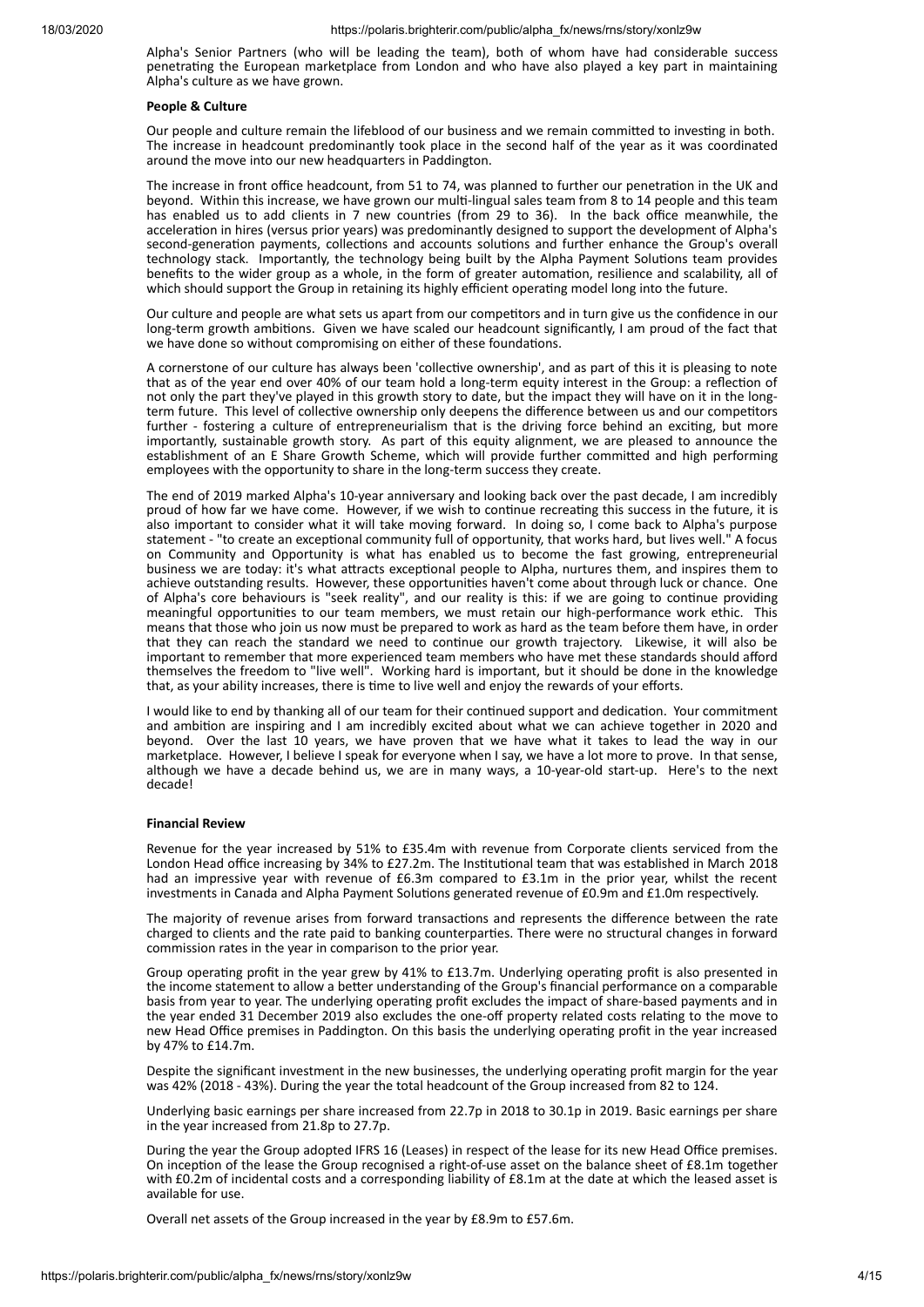# **Cash flow**

On a statutory basis, net cash and cash equivalents increased significantly by £35.6m to £74.0m. The Group's cash position can fluctuate significantly from year to year due to the impact of changes in the collateral received from clients, cash received from clients in advance of the settlement of trades, or the unrealised mark to market profit or loss from client swaps, resulting in an increase or decrease in cash with a corresponding change in other payables and trade receivables. Therefore, in addition to the statutory cash flow, the Group presents an adjusted net cash summary below which excludes the above items.

|                                                                                               | 31 Dec 19<br>f'm    | 31 Dec 18<br>f <sup>th</sup> |                     |
|-----------------------------------------------------------------------------------------------|---------------------|------------------------------|---------------------|
| Net cash & cash equivalents                                                                   | 73,960              |                              | 38,396              |
| Variation margin paid to banking counterparties                                               | 1,127               |                              | 3,539               |
| Margin received from clients & client held funds                                              | 75,087<br>(41, 862) |                              | 41,935<br>(11, 424) |
| Net MTM timing loss/(profit) from client drawdowns and<br>extensions within trade receivables | 5,364               |                              | 5,208               |
| Adjusted net cash**                                                                           | 38,589              |                              | 35.719              |

\* Included in 'other payables' within 'trade and other payables'

\*\* Excluding collateral received from clients, early settlements and the unrealised mark to market profit or loss from client swaps

The table below presents the operating cash conversion on a similar basis, which excludes collateral received from clients, early settlements and the unrealised mark to market profit or loss from client swaps.

The cash conversion in the year was negatively impacted by the increase in capital expenditure of £3.0m arising from the office move and internally developed software costs, principally for Alpha Payment Solutions. However, this was largely offset by the impact of an increase in the proportion of revenue being derived from spot, options and payment transactions where the revenue is almost immediately converted into cash. As shown in note 4 to the Financial Statements, this revenue accounted for 30% of total revenue in 2019 compared to 15% in the prior year.

|                                                   | Year ended | Year ended |
|---------------------------------------------------|------------|------------|
|                                                   | 31 Dec 19  | 31 Dec 18  |
|                                                   | £'000      | £'000      |
| Underlying profit before tax                      | 14,735     | 10,005     |
| Depreciation & amortisation                       | 452        | 174        |
| Loss on sale fixed assets                         |            | 63         |
| Increase in debtors**                             | (2,715)    | (3, 713)   |
| Increase in creditors**                           | 1,596      | 1,299      |
| Capital expenditure                               | (3,523)    | (526)      |
| Cash from operations before tax and after capital |            |            |
| expenditure**                                     | 10,545     | 7,302      |
| Conversion                                        | 72%        | 73%        |

\*\* Excluding collateral received from clients, early settlements and the unrealised mark to market profit or loss from client swaps

#### **Dividend**

In our 2018 Annual Report, it was announced that with effect from the start of the year ended 31 December 2019, the Group intended to adopt a progressive dividend policy, targeted at growing dividends each year, rather than basing a dividend on a fixed percentage of profits. Following the payment of an interim dividend of 2.2 pence per share in October 2019, the Board is pleased to declare a final dividend of 5.4 pence per share, equating to an annual dividend of 7.6 pence per share (2018: 6.5p). Subject to shareholder approval, the final dividend will be payable to Shareholders on the register as at 14 April 2020 and will be paid on 13 May 2020. The ex-dividend date is 9 April 2020.

#### **B Share Growth Scheme**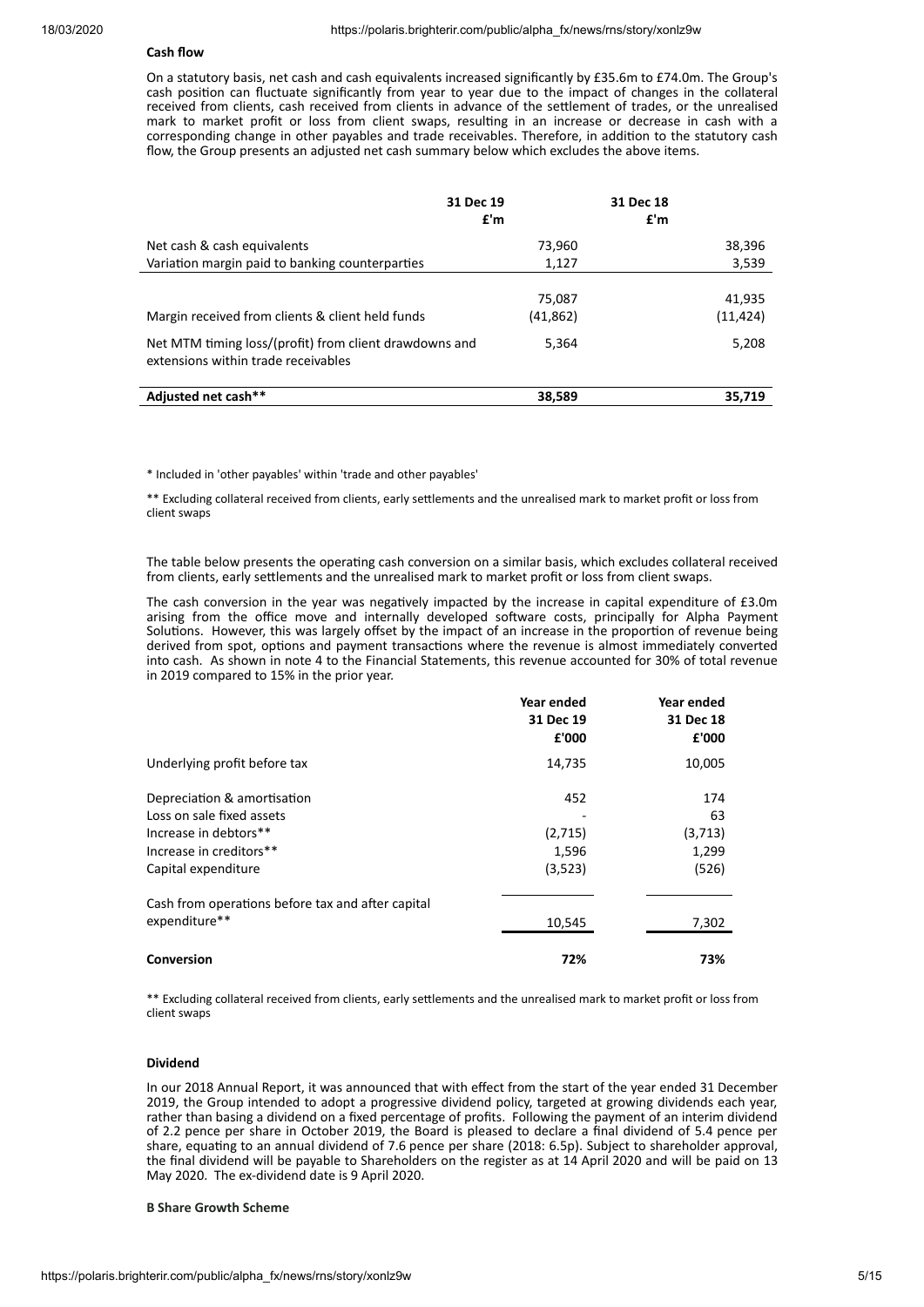The Group has previously implemented the B Share Growth Scheme pursuant to which B Shares were issued to certain full-me employees of the Group. The B Share Growth Scheme is administered and managed by the Board. The B Shares contain a put option, such that, when and to the extent vested, they can be converted into ordinary shares in the Company. The B Shares vest in five equal tranches, occurring annually, starting on 31 December 2017 until 31 December 2021. The requirement for revenue growth of Alpha FX Limited in the first three years is 30% per annum, whilst vesting in years four and five requires 20% annual revenue growth.

Since Alpha FX Limited achieved revenue growth in excess of 30% in the year ended 31 December 2019, the third tranche of B Shares has vested. The Company will issue 535,300 ordinary shares to employees under the B Share Growth Scheme.

## **C Share Growth Scheme**

The Group has previously implemented the C Share Growth Scheme pursuant to which C shares were issued to certain full-time employees of the Group. The C Shares contain a put option, such that, when and to the extent vested, they can be converted into ordinary shares in the Company. The C Shares will vest in five tranches, occurring annually, starting on 31 December 2018 until 31 December 2022. The first tranche to vest will be equal to 10% of the participant's C Share entitlement and thereafter will be equal to 22.5% of the participant's C Share entitlement over the following four years. A participant may choose to roll each tranche of C Shares into the next year provided that no rollover is permitted after the final vesting date (March 2023).

Certain participants under the C Shares Growth Scheme have elected to have their C Shares vest. Accordingly, the Company will issue 287,573 ordinary shares under the C Share Growth Scheme.

Application will be made for the new ordinary shares to be issued under the B Share Growth Scheme and the C Share Growth Scheme to be admitted to trading on the AIM market of the London Stock Exchange and admission is expected to occur on or around 31 March 2020. A further announcement regarding the admission date of these new ordinary shares will be made in due course.

## **E Share Growth Scheme**

The Group will be adopting a growth share scheme, in addition and on similar terms to the existing B Share Growth Scheme and C Share Growth Scheme, under which E ordinary shares ("**E Shares**") in Alpha FX Limited will be issued to full me employees of the Group ("**E Share Growth Scheme**"). The E Shares contain a put option, such that, when and to the extent vested, they can be converted into ordinary shares in the Group. The rate of conversion is that the E Shares will be regarded as worth a pro rata share of the market capitalisation gain of Alpha FX Group plc above a hurdle price based upon the market capitalisation of Alpha FX Group plc at the time of allotment. The gain that an E shareholder could receive will be capped through placing a ceiling on the maximum market capitalisation of Alpha FX Group plc. The result of doing so is that the E shares will be entitled to a pro rata share of the gain in market capitalisation of Alpha FX Group plc between the hurdle price at the time of allotment and the market capitalisation ceiling (which the Group is currently finalising).

Conversion is only permitted to the extent that the E Shares have vested. The E Shares will vest in four equal tranches of 25%, occurring annually, starting on 31 December 2021 until 31 December 2024. The requirement for revenue growth of Alpha FX Limited between each of the four years is currently being finalised by the Group. If a participating employee either leaves employment with the Group or commits a performance breach (broadly conduct detrimental to the business and reputation of the Group), the Group is entitled to buy back the relevant E Shares at cost.

## **Alpha Payment Solutions and Institutional Division**

The Company intends on adjusting the shareholding within the Alpha Pay and Institutional divisions shortly to ensure the ongoing incentivisation of new and existing employees. It is expected that the interest of Alpha FX Limited in Alpha Payment Solutions will become 78.5% (from 82%) and the interest of Alpha FX Institutional Limited will become 71.9% (from 70%).

## **Consolidated statement of comprehensive income**

For the year ended 31 December 2019

|         | Year<br>ended<br>31 Dec 19 | Year<br>ended<br>31 Dec 18 |
|---------|----------------------------|----------------------------|
| Revenue | £<br>35,378,200            | £<br>23,474,709            |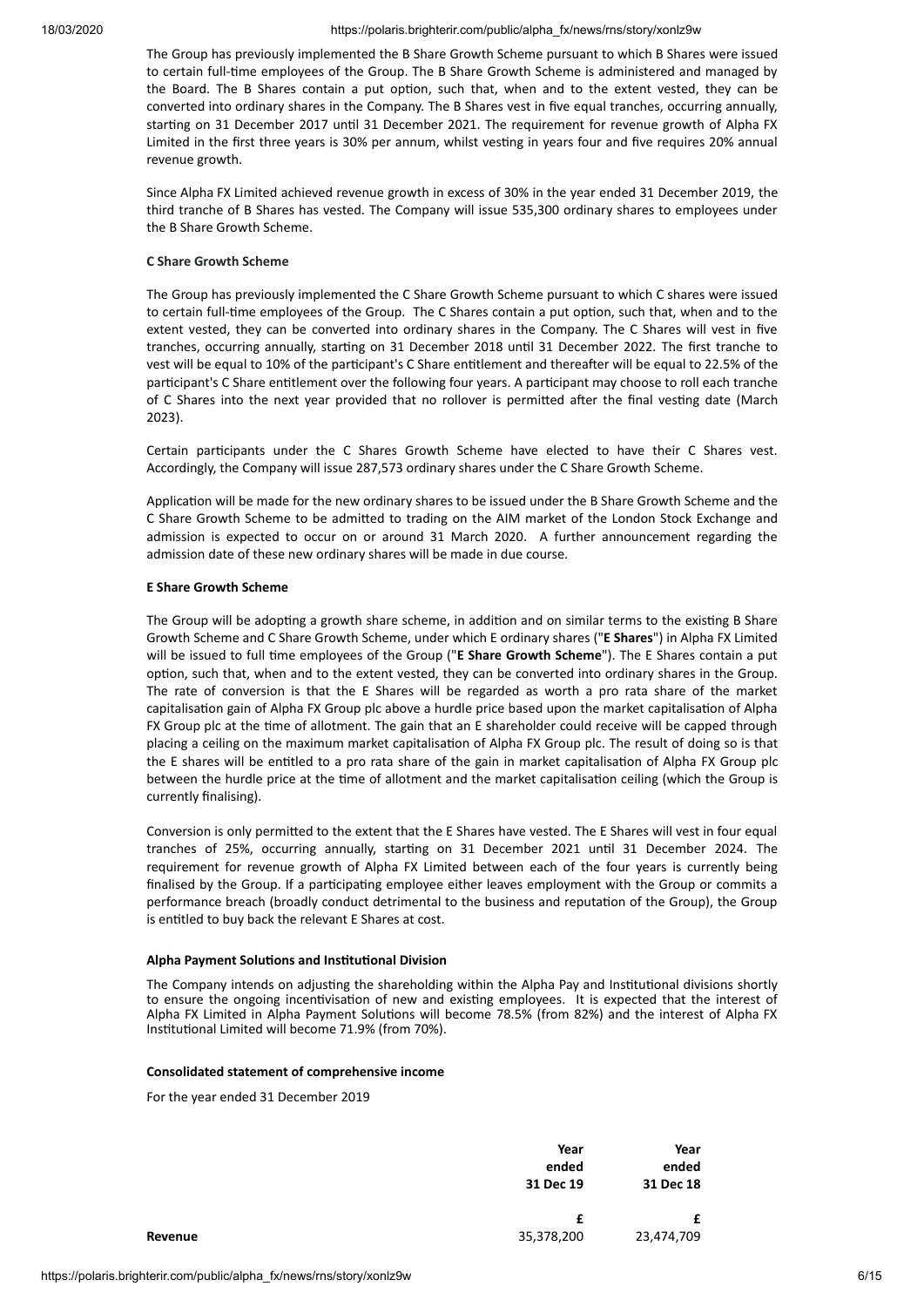| Operating expenses                                                | (21,698,615) | (13,781,984) |
|-------------------------------------------------------------------|--------------|--------------|
| <b>Underlying operating profit</b>                                | 14,734,984   | 10,004,589   |
| Exceptional property related costs                                | (558, 378)   |              |
| Share based payments                                              | (497, 021)   | (311, 864)   |
|                                                                   |              |              |
| <b>Operating profit</b>                                           | 13,679,585   | 9,692,725    |
| Finance income                                                    | 81,467       | 39,054       |
| Finance costs                                                     | (215, 789)   |              |
| <b>Profit before taxation</b>                                     | 13,545,263   | 9,731,779    |
| Taxation                                                          | (2,525,394)  | (1,911,082)  |
| Profit and total comprehensive income for the period              | 11,019,869   | 7,820,697    |
| Other comprehensive income                                        |              |              |
| Currency translation                                              | (3, 133)     | 10,087       |
| Total comprehensive income for the year                           | 11,016,736   | 7,830,784    |
| Profit for the period attributable to:                            |              |              |
| Equity holders of the parent                                      | 10,257,023   | 7,402,768    |
| Non-controlling interests                                         | 759,713      | 428,016      |
|                                                                   | 11,016,736   | 7,830,784    |
| Earnings per share attributable to equity owners of the<br>parent |              |              |
| basic<br>$\blacksquare$                                           | 27.7p        | 21.8p        |
| diluted                                                           | 26.9p        | 21.3p        |
| underlying basic<br>$\overline{\phantom{0}}$                      | 30.1p        | 22.7p        |
| underlying diluted<br>$\blacksquare$                              | 29.2p        | 22.1p        |
| Consolidated statement of financial position                      |              |              |

As at 31 December 2019

|                                 |      | As at<br>31 Dec 2019 | As at<br>31 Dec 2018 |
|---------------------------------|------|----------------------|----------------------|
|                                 | Note | £                    | £                    |
| <b>Non-current assets</b>       |      |                      |                      |
| Intangible assets               |      | 1,182,089            | 437,488              |
| Property, plant and equipment   |      | 2,279,503            | 172,851              |
| Right-of-use assets             | 6    | 7,750,425            |                      |
| <b>Total non-current assets</b> |      | 11,212,017           | 610,339              |
|                                 |      |                      |                      |
| <b>Current assets</b>           |      |                      |                      |
| Trade and other receivables     | 7    | 45,452,687           | 34,462,611           |
| Cash and cash equivalents       | 8    | 73,960,407           | 38,396,301           |
| Other cash balances             | 8    | 3,866,514            | 2,562,538            |
| <b>Total current assets</b>     |      | 123,279,608          | 75,421,450           |
| <b>Total assets</b>             |      | 134,491,625          | 76,031,789           |
|                                 |      |                      |                      |
| <b>Equity</b>                   |      |                      |                      |
| Share capital                   | 10   | 74,248               | 73,092               |
| Share premium account           |      | 31,387,853           | 31,387,853           |
| Capital redemption reserve      |      | 3,701                | 3,701                |
| Merger reserve                  |      | 666,529              | 666,529              |
| Retained earnings               |      | 22,932,520           | 15,002,646           |
| <b>Translation reserve</b>      |      | 6,954                | 10,087               |

https://polaris.brighterir.com/public/alpha\_fx/news/rns/story/xonlz9w 7/15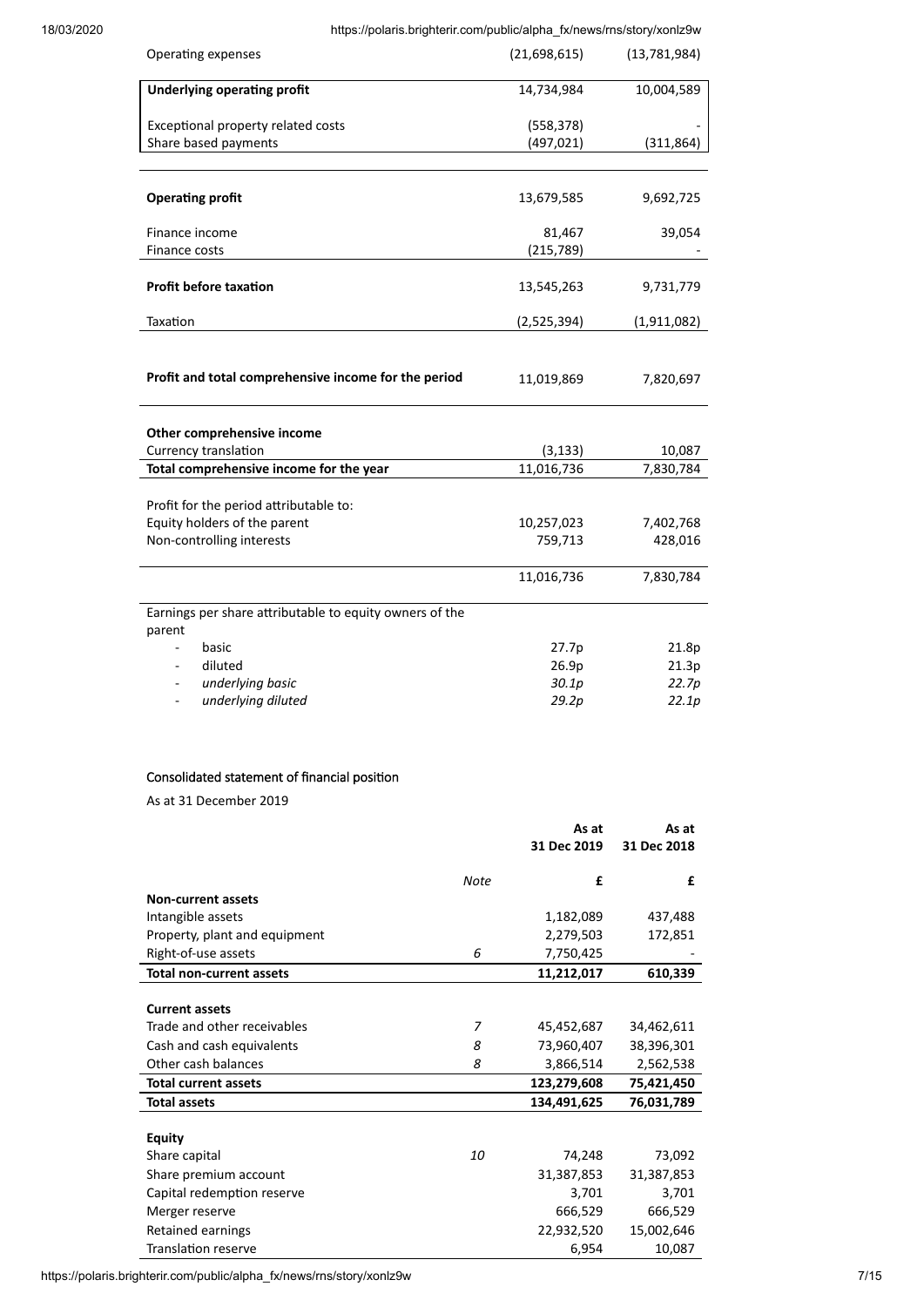| Equity attributable to equity holders of the |   | 55,071,805  | 47,143,908 |
|----------------------------------------------|---|-------------|------------|
| parent                                       |   |             |            |
| Non-controlling interests                    |   | 2,499,392   | 1,562,422  |
| <b>Total equity</b>                          |   | 57,571,197  | 48,706,330 |
|                                              |   |             |            |
| <b>Current liabilities</b>                   |   |             |            |
| Trade and other payables                     | 9 | 68,056,068  | 26,052,174 |
| Current tax liability                        |   | 837,341     | 1,028,498  |
| Provisions                                   |   | 95,603      | 43,350     |
| <b>Total current liabilities</b>             |   | 68,989,012  | 27,124,022 |
|                                              |   |             |            |
| <b>Non-current liabilities</b>               |   |             |            |
| Deferred tax liability                       |   | 293,617     | 45,724     |
| Lease liability                              | 6 | 7,637,799   |            |
| Provisions                                   |   |             | 155,713    |
| <b>Total non-current liabilities</b>         |   | 7,931,416   | 201,437    |
|                                              |   |             |            |
| <b>Total equity and liabilities</b>          |   | 134,491,625 | 76,031,789 |

# **Consolidated cash flow statement**

For the year ended 31 December 2019

|                                               | Year              | Year           |
|-----------------------------------------------|-------------------|----------------|
|                                               | ended             | ended          |
|                                               | 31 Dec 19         | 31 Dec 2018    |
|                                               | <b>Notes</b><br>£ | £              |
| Cash flows from operating activities          |                   |                |
| Profit before taxation                        | 13,545,263        | 9,731,779      |
| Net finance costs                             | 134,322           | (39,054)       |
| Amortisation of intangible assets             | 248,340           | 108,492        |
| Depreciation of property, plant and equipment | 203,551           | 65,810         |
| Depreciation of right of use assets           | 485,171           |                |
| Loss on disposal of fixed assets              | 46,645            | 63,259         |
| Share-based payment expense                   | 442,764           | 296,072        |
| Provisions (utilised)/ charged in year        | (103, 460)        | 9,063          |
| (Increase) in other receivables               | 236,180           | (210,612)      |
| Increase in other payables                    | 32,145,626        | 8,670,508      |
| (Increase) in derivative financial assets     | (9,814,747)       | (16, 174, 082) |
| Increase in derivative financial liabilities  | 9,565,500         | 8,551,155      |
| (Increase) in other cash balances             | (1,303,976)       | (991,063)      |
| Cash inflows from operating activities        | 45,831,179        | 10,081,327     |
| Tax paid                                      | (2,468,658)       | (1,552,133)    |
| Net cash inflows from operating activities    | 43,362,521        | 8,529,194      |
| Cash flows from investing activities          |                   |                |
| Payments to acquire property, plant and       |                   |                |
| equipment                                     | (2,364,874)       | (104, 895)     |
| Payments to acquire right-of-use assets       | (164, 835)        |                |
| Proceeds from the sale of property, plant and |                   |                |
| equipment                                     | 8,026             |                |
| Internally developed intangible assets        | (992, 941)        | (421, 260)     |
| Net cash outflows from investing activities   | (3,514,624)       | (526, 155)     |
| Cash flows from financing activities          |                   |                |
| Dividends paid to equity owners of the parent |                   |                |
| company                                       | (2,524,358)       | (1,766,350)    |
| Dividends paid to non-controlling interests   | (1,088,325)       | (119,000)      |
| Issue of ordinary shares by parent company    |                   | 19,955,332     |
| Share issue costs                             |                   | (798, 993)     |
| Issue of ordinary shares by subsidiary        | 175               |                |
| Payment of lease liabilities                  | (355, 986)        |                |
| Net interest received                         | 81,470            | 39,054         |
| Purchase of non-controlling interest for cash | (393, 634)        |                |
| Net cash outflows from financing activities   | (4, 280, 658)     | 17,310,043     |
| Increase in net cash and cash equivalents in  |                   |                |
| the year                                      | 35,567,239        | 25,313,082     |
| Net cash and cash equivalents at beginning of | 38,396,301        | 13,073,132     |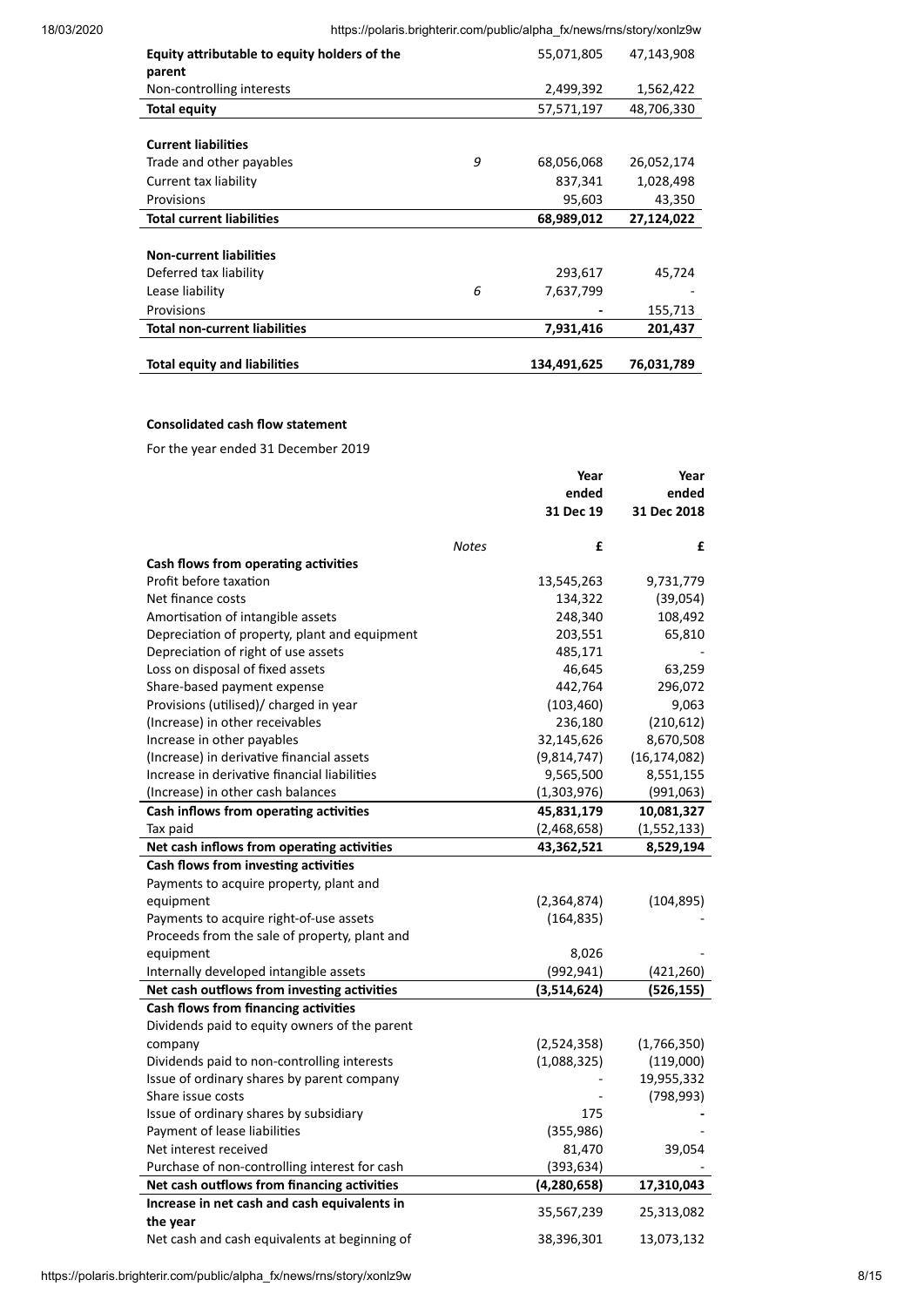| vear                                     |            |            |
|------------------------------------------|------------|------------|
| Foreign currency movements               | (3, 133)   | 10.087     |
| Cash and cash equivalents at end of year | 73.960.407 | 38,396,301 |

# **Consolidated statement of changes in equity**

For the year ended 31 December 2019

| Attributable to the owners of the parent                                                                    |                  |                             |                                  |                          |                       |                        |             |                                  |             |
|-------------------------------------------------------------------------------------------------------------|------------------|-----------------------------|----------------------------------|--------------------------|-----------------------|------------------------|-------------|----------------------------------|-------------|
|                                                                                                             | Share<br>capital | Share<br>premium<br>account | Capital<br>redemption<br>reserve | Merger<br>reserve        | Retained<br>earnings  | Translation<br>reserve | Total       | Non-<br>controlling<br>interests | Total       |
|                                                                                                             | £                | £                           | £                                | £                        | £                     | £                      | £           | £                                | £           |
| <b>Balance at 1 January</b><br>2018                                                                         | 65,524           | 12,237,951                  | 3,701                            | 666,529                  | 9,081,374             | ÷,                     | 22,055,079  | L,                               | 22,055,079  |
| Profit for the year<br>Transactions with<br>owners<br>Shares issued on<br>vesting of share<br>option scheme | L,<br>1,131      | $\overline{a}$              | L,                               | $\overline{a}$           | 7,392,681<br>(1, 131) | 10,087                 | 7,402,768   | 428,016                          | 7,830,784   |
| Issue of shares to<br>non-controlling<br>interests in<br>subsidiary<br>undertakings                         |                  |                             |                                  |                          |                       |                        |             | 1,253,406                        | 1,253,406   |
| Share-based<br>payments                                                                                     |                  |                             |                                  |                          | 296,072               |                        | 296,072     |                                  | 296,072     |
| Shares issued on<br>placing                                                                                 | 6,437            | 19,948,895                  |                                  |                          |                       |                        | 19,955,332  |                                  | 19,955,332  |
| Cost of shares issued<br>on placing                                                                         |                  | (798, 993)                  |                                  |                          |                       |                        | (798, 993)  |                                  | (798, 993)  |
| Dividends paid                                                                                              | ÷                |                             |                                  |                          | (1,766,350)           |                        | (1,766,350) | (119,000)                        | (1,885,350) |
| Balance at 31<br>December 2018                                                                              | 73,092           | 31,387,853                  | 3,701                            | 666,529                  | 15,002,646            | 10,087                 | 47,143,908  | 1,562,422                        | 48,706,330  |
| Profit for the year                                                                                         |                  |                             |                                  |                          | 10,260,156            |                        | 10,260,156  | 759,713                          | 11,019,869  |
| Other<br>comprehensive<br>income<br>Transactions with                                                       |                  |                             |                                  |                          |                       | (3, 133)               | (3, 133)    |                                  | (3, 133)    |
| owners<br>Shares issued on<br>vesting of share<br>option scheme<br>Issue of shares to                       | 1,156            |                             |                                  |                          | (1, 156)              |                        |             |                                  |             |
| non-controlling<br>interests in<br>subsidiary<br>undertakings                                               |                  |                             |                                  |                          |                       |                        |             | 1,426,300                        | 1,426,300   |
| Shares repurchased<br>from non-controlling<br>interests                                                     |                  |                             |                                  |                          | (247, 532)            |                        | (247, 532)  | (146, 102)                       | (393, 634)  |
| Forfeiture of shares<br>in subsidiary                                                                       |                  |                             |                                  |                          |                       |                        | ÷,          | (14, 616)                        | (14, 616)   |
| Share-based<br>payments                                                                                     |                  |                             |                                  |                          | 442,764               |                        | 442,764     |                                  | 442,764     |
| Dividends paid                                                                                              |                  |                             |                                  | $\overline{\phantom{a}}$ | (2,524,358)           |                        | (2,524,358) | (1,088,325)                      | (3,612,683) |
| Balance at 31<br>December 2019                                                                              | 74,248           | 31,387,853                  | 3,701                            | 666,529                  | 22,932,520            | 6,954                  | 55,071,805  | 2,499,392                        | 57,571,197  |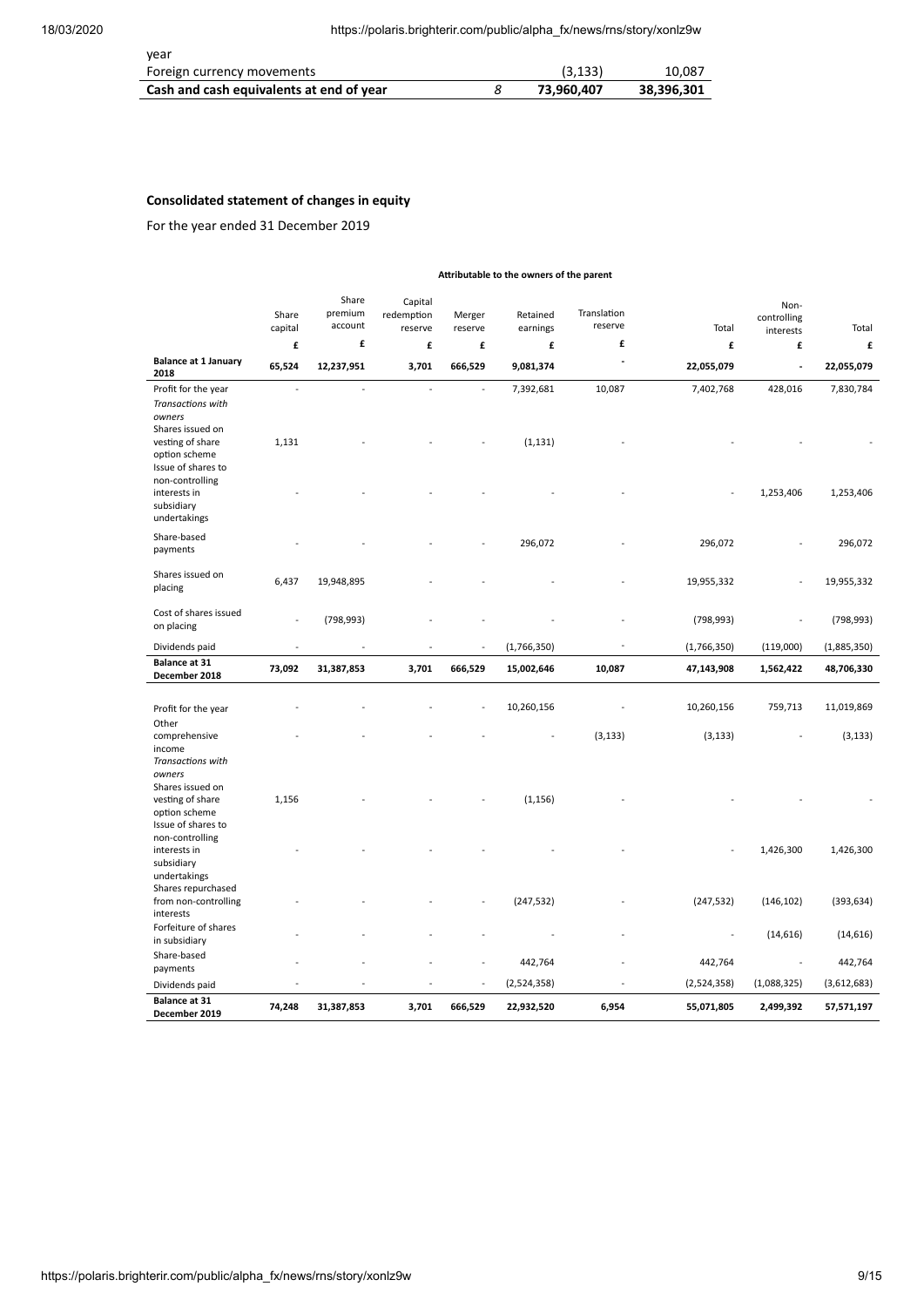## **Notes to the consolidated financial statements**

For the year ended 31 December 2019

1. General information

Alpha FX Group plc, (the 'Company') is a public limited company having listed its shares on AIM, a market operated by The London Stock Exchange, on 7 April 2017. The Company is incorporated and domiciled in the UK (registered number 07262416) and its registered office is Brunel Building, 2 Canalside Walk, London, W2 1DG. The consolidated financial statements incorporate the results of the Company and its subsidiary undertakings, Alpha FX Limited, Alpha FX Institutional Limited and Alpha Foreign Exchange (Canada) Limited.

Statutory accounts for the year ended 31 December 2018 have been delivered to the Registrar of Companies. The statutory accounts for the year ended 31 December 2019 will be delivered to the Registrar of Companies following the Group's Annual General Meeting.

The auditors' reports on the financial statements for 31 December 2019 and 31 December 2018 were unqualified, did not draw attention to any matters by way of emphasis, and did not contain a statement under 498(2) or 498(3) of the Companies Act 2006.

#### 2. Accounting policies

#### Basis of preparation

The consolidated financial statements have been prepared in accordance with International Financial Reporting Standards and International Accounting Standards as issued by the International Accounting Standards Board as adopted by the European Union and interpretations ("Collectively IFRSs").

The financial information set out above does not constitute statutory accounts for the purposes of section 435 of the Companies Act 2006, for the years ended 31 December 2019 and 31 December 2018, but is derived from those accounts.

The Directors have assessed the Group's projected business activities and available financial resources together with detailed forecasts for cash flow and relevant sensivity analysis. The directors believe that the Group remains well placed to manage its business risks successfully. After making appropriate enquiries the directors have a reasonable expectation that the Group has adequate resources to continue in operational existence for the foreseeable future. Accordingly, the directors continue to adopt the going concern basis in preparing the statutory accounts for the year ended 31 December 2019.

The preparation of consolidated financial statements in conformity with IFRS requires management to make judgements, estimates and assumptions that affect the application of policies and reported amounts of assets, liabilities, income and expenses. The estimates and associated assumptions are based on historical experience and various other factors that are believed to be reasonable under the circumstances, the results of which form the basis of making judgements about the carrying value of assets and liabilities that are not readily apparent from other sources. Actual results may differ from these estimates.

#### Accounting policies

The accounting policies adopted in these financial statements are identical to those adopted in the Group's most recent annual financial statements for the year ended 31 December 2019 except as described below.

On 1 January 2019 the Group adopted IFRS 16 Leases and IFRIC 23 Uncertainty over Income Tax Treatments. The adoption of IFRS 16 means the Group now recognises a right-of-use asset and a corresponding liability at the date at which the leased asset is available for use.

#### Segment reporting

The revenue for the Group is generated through the sale of forward currency contracts, foreign exchange spot transactions, payments & collections and option contracts. The Group has four reportable segments based on the individually reportable subsidiaries and divisions.

In 2019, 56% of the Group's revenue derived from within the UK. Details of segmental reporting are shown in note 4.

#### 3. Earnings per share

Basic earnings per share is calculated by dividing the profit for the year attributable to equity holders of the parent, by the weighted average number of ordinary shares during the year. Diluted earnings per share additionally includes in the calculation, the weighted average number of ordinary shares that would be issued on conversion of any dilutive potential ordinary shares.

The Group additionally discloses an underlying earnings per share calculation that excludes the impact of share-based payments, non-recurring costs and their tax effect, which better enables comparison of financial performance in the current year with comparative years.

|                            | 31 December<br>2019 | 31 December<br>2018 |
|----------------------------|---------------------|---------------------|
|                            | pence               | pence               |
| Basic earnings per share   | 27.7p               | 21.8p               |
| Diluted earnings per share | 26.9p               | 21.3p               |
| Underlying - basic         | 30.1 <sub>p</sub>   | 22.7p               |

https://polaris.brighterir.com/public/alpha\_fx/news/rns/story/xonlz9w 10/15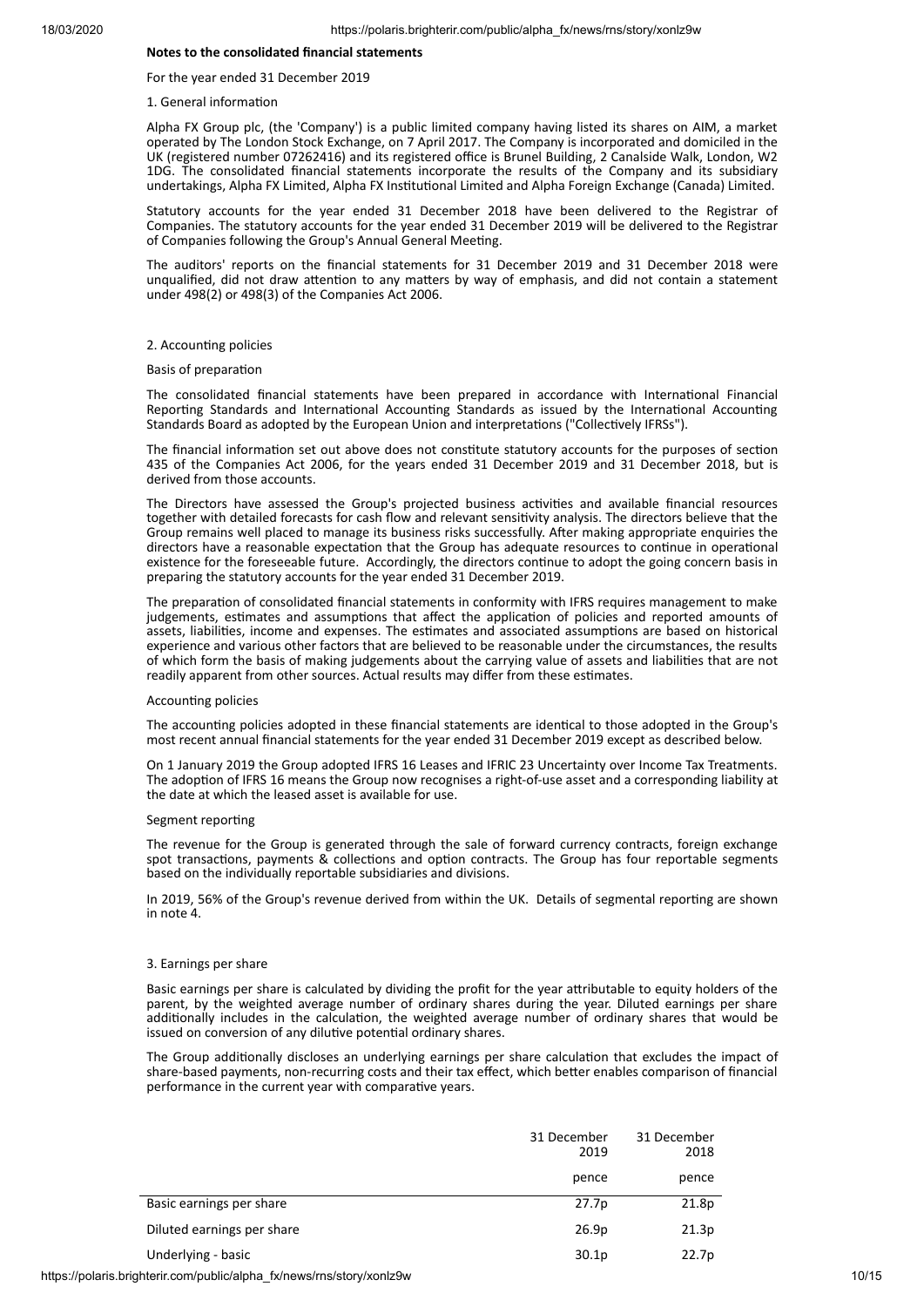| Underlying - diluted | 29.2p | 22.1p |
|----------------------|-------|-------|
|                      |       |       |

The calculation of basic and diluted earnings per share is based on the following number of shares:

|                                 | 31 December<br>2019 | 31 December<br>2018 |
|---------------------------------|---------------------|---------------------|
|                                 | No.                 | No.                 |
| Basic weighted average shares   | 36,990,813          | 33,945,238          |
| Contingently issuable shares    | 1,093,530           | 795,913             |
| Diluted weighted average shares | 38,084,343          | 34,741,151          |

The earnings used in the calculation of basic, diluted and underlying earnings per share are set out below:

|                                                   | 31 December<br>2019 | 31 December<br>2018 |
|---------------------------------------------------|---------------------|---------------------|
|                                                   | £                   | £                   |
| Profit after tax for the year                     | 11,019,869          | 7,820,697           |
| Non-controlling interests                         | (759, 713)          | (428, 016)          |
| Earnings - basic and diluted                      | 10,260,156          | 7,392,681           |
| Exceptional property related costs                | 558,378             |                     |
| Tax effect                                        | (95, 704)           |                     |
| Share-based payments                              | 497,921             | 311,864             |
| Deferred tax asset impact on share-based payments | (81, 188)           | (15, 257)           |
| Earnings - underlying                             | 11,138,663          | 7,689,288           |

## 4. Segmental reporting

During the year the Group principally generated revenue from the sale of forward currency contracts, foreign exchange spot transactions, payments & collections and option contracts.

The Group has four reportable segments, based on the individually reportable subsidiaries and divisions.

The Corporate London segment represents revenue generated by Alpha FX Limited's Corporate clients serviced from the London head office. The Institutional segment represents revenue from Alpha FX Institutional Limited, which primarily services funds. Corporate Toronto represents revenue generated by Alpha Foreign Exchange (Canada) Limited, serviced from Toronto, Canada. Alpha Payment Solutions is a division of Alpha FX Limited which services clients who have the requirement to send, hold or receive money from overseas, in the form of international payments, collections and currency accounts.

| 2019                                | Corporate<br>London<br>£ | Institutional | Corporate<br>Toronto<br>£ | Alpha Payment<br>Solutions | Total      |
|-------------------------------------|--------------------------|---------------|---------------------------|----------------------------|------------|
| Revenue                             | 27,217,318               | 6,285,611     | 854,961                   | 1,020,310                  | 35,378,200 |
| Underlying operating profit         | 12,624,097               | 3,634,949     | (663, 944)                | (860, 118)                 | 14,734,984 |
| Exceptional property related costs* | (555, 230)               | (3, 148)      |                           | -                          | (558, 378) |
| Share-based payments                | (465,813)                | (31, 208)     | -                         | -                          | (497, 021) |
| Finance (income)/ expense           | (111,898)                | (14, 240)     |                           | (8, 184)                   | (134, 322) |
| <b>Profit before taxation</b>       | 11,491,156               | 3,586,353     | (663, 944)                | (868, 302)                 | 13,545,263 |

| 2018                                | Corporate<br>London | Institutional | Corporate<br>Toronto | Alpha Payment<br>Solutions | Total      |
|-------------------------------------|---------------------|---------------|----------------------|----------------------------|------------|
| Revenue                             | 20,367,548          | 3,072,797     | 34,364               |                            | 23,474,709 |
| Underlying operating profit         | 9,051,870           | 1,269,801     | (317,082)            |                            | 10,004,589 |
| Exceptional property related costs* |                     |               |                      |                            |            |
| Share-based payments                | (311, 864)          |               |                      |                            | (311, 864) |
| Finance (income)/ expense           | 39,054              |               |                      |                            | 39,054     |
| Profit before taxation              | 8,779,060           | 1,269,801     | (317,082)            |                            | 9,731,779  |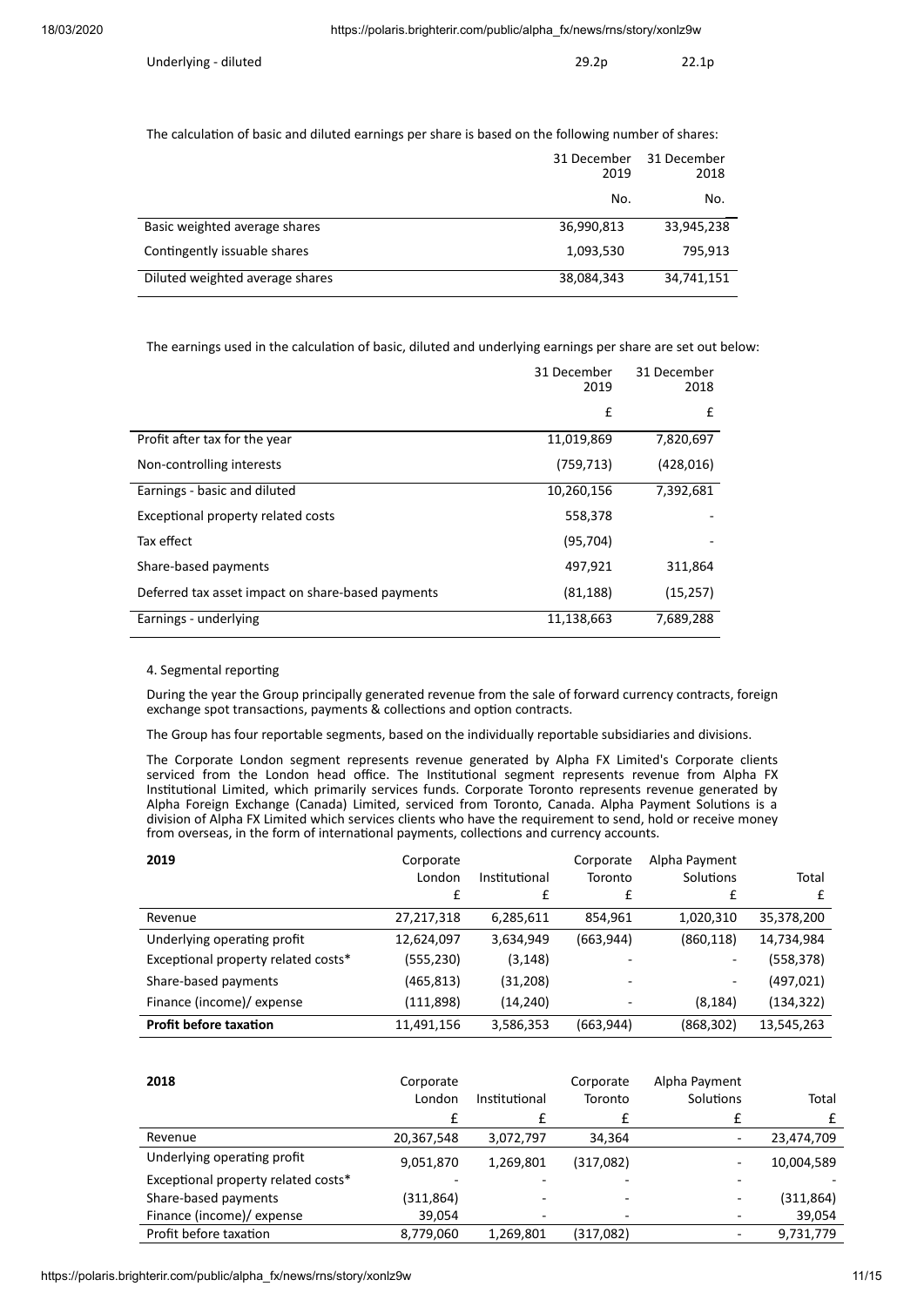\*Exceptional items relate to initial double running and move related costs following the signing of a lease for new premises for the Group's Head Office.

|                                       | 31 December<br>2019 | 31 December<br>2018 |
|---------------------------------------|---------------------|---------------------|
| Revenue by product                    | £                   | £                   |
| Foreign exchange forward transactions | 24,849,162          | 19,863,847          |
| Foreign exchange spot transactions    | 7,825,598           | 2,483,000           |
| Option contracts                      | 2,196,566           | 1,127,862           |
| Payments and collections**            | 506,874             |                     |
| <b>Total</b>                          | 35,378,200          | 23,474,709          |

\*\*Payments and collections relate to payment charges only and exclude any related foreign exchange spot transactions.

## 5. Dividends

|                                                         | 31 December<br>2019 | 31 December<br>2018 |
|---------------------------------------------------------|---------------------|---------------------|
|                                                         | £                   | £                   |
| Final dividend for the year ended 31 December 2017 of   |                     |                     |
| 3.4p per share                                          |                     | 1,133,130           |
| Interim dividend for the year ended 31 December 2018 of |                     |                     |
| 1.9p per share                                          |                     | 633,220             |
| Final dividend for the year ended 31 December 2018 of   |                     |                     |
| 4.6p per share                                          | 1,707,631           |                     |
| Interim dividend for the year ended 31 December 2019 of |                     |                     |
| 2.2p per share                                          | 816,727             |                     |
|                                                         | 2,524,358           | 1,766,350           |

All dividends paid are in respect of the ordinary shares of £0.002 each.

The Directors propose that a final dividend in respect of the year ended 31 December 2019 of 5.4p per share amounting to £2,004,694 will be paid on 13 May 2020 to all shareholders on the register of members on 14 April 2020. This dividend is subject to approval by shareholders at the AGM and has not been included as a liability in these Financial Statements in accordance with IAS 10 'Event aer the reporng period'.

## 6. Right-of-use assets and lease liabilies

Right-of-use assets

|                                  | 31 December<br>2019 | 31 December<br>2018      |
|----------------------------------|---------------------|--------------------------|
| At 1 January                     |                     |                          |
| <b>Additions</b>                 | 8,235,596           | -                        |
| Depreciation charge for the year | (485, 171)          | -                        |
| At 31 December                   | 7,750,425           | $\overline{\phantom{0}}$ |

As explained in the accounting policy for leases in note 2, as at 1 January 2019 the only leases held by the Group were for a lease term of twelve months or less. The adoption of IFRS 16 has not required any adjustment to the opening consolidated statement of financial position at that date.

In May 2019, the Group signed a ten-year lease for the new Head Office premises in London.

The additions above include £164,835 relating to the initial costs directly attributable to the lease.

Lease liabilities

| 31 December | 31 December |
|-------------|-------------|
| 2019        | 2018        |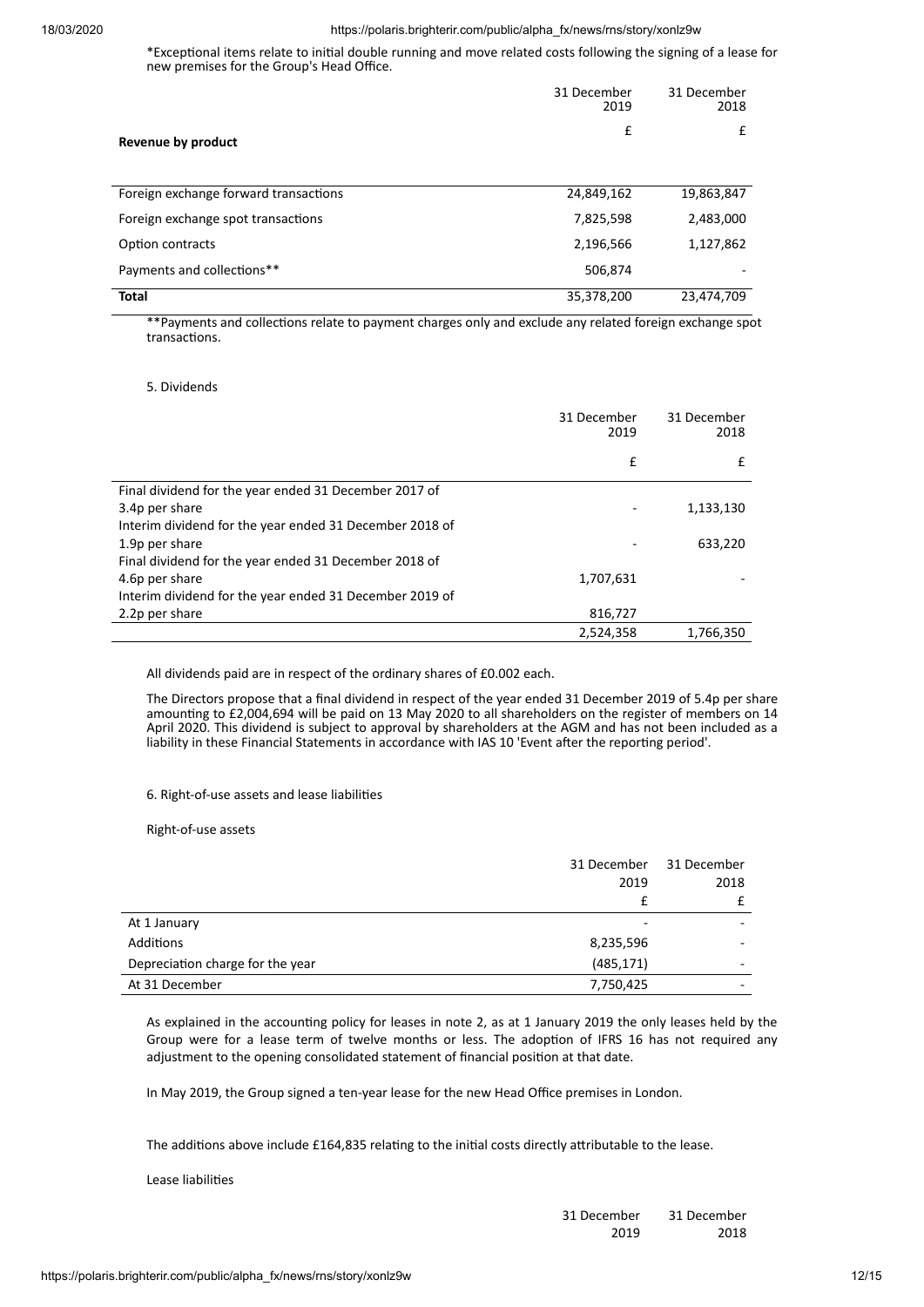|                      | f          | £                        |
|----------------------|------------|--------------------------|
| At 1 January         |            |                          |
| Additions            | 8,070,761  | -                        |
| Finance cost         | 215,792    |                          |
| Payments in the year | (355, 986) | $\overline{\phantom{0}}$ |
| At 31 December       | 7,930,567  |                          |
| Analysis:            |            |                          |
| Current (note 22)    | 292,768    |                          |
| Non-current          | 7,637,799  |                          |
|                      | 7,930,567  |                          |

The incremental borrowing rate used to discount lease liabilities at initial inception is based on the assessment of management of 4.5%.

## 7. Trade and other receivables

Trade receivables represent the fair value of derivative financial assets arising as a result of matched principal transactions.

|                                                 | 31 December<br>2019 | 31 December<br>2018 |
|-------------------------------------------------|---------------------|---------------------|
|                                                 |                     |                     |
| Trade receivables (derivative financial assets) | 42,539,325          | 32,724,578          |
| Other receivables                               | 2,434,006           | 1,427,331           |
| Prepayments                                     | 479,356             | 310,702             |
|                                                 | 45,452,687          | 34,462,611          |

At 31 December 2019 and 31 December 2018, the receivables are shown net of the Credit Value Adjustment.

## 8. Cash

Cash and cash equivalents comprise cash balances and deposits held at call with banks.

Other cash balances comprise cash held as collateral with banking counterparties for which the Group does not have immediate access.

Cash balances included within derivative financial assets relate to the variation margin called against out of the money trades with banking counterparties.

|                                            | 31 December<br>2019 | 31 December<br>2018 |
|--------------------------------------------|---------------------|---------------------|
|                                            |                     |                     |
| Cash and cash equivalents                  | 73,960,407          | 38,396,301          |
| Variation margin called by counterparties* | 1,126,930           | 3,538,587           |
| Other cash balances                        | 3,866,514           | 2,562,538           |
| <b>Total cash</b>                          | 78,953,851          | 44,497,426          |

\*Included within trade receivables and trade payables

## 9. Trade and other payables

Trade payables represent the fair value of derivative financial liabilities arising as a result of matched principal transactions.

|                                                   | 31 December<br>2019 | 31 December<br>2018 |
|---------------------------------------------------|---------------------|---------------------|
|                                                   | f                   |                     |
| Trade payables (derivative financial liabilities) | 22,281,591          | 12,716,091          |
| Other payables                                    | 41,873,327          | 11,412,369          |
| Other taxation and social security                | 1,083,940           | 829.351             |
| Lease liability (note 6)                          | 292,768             |                     |